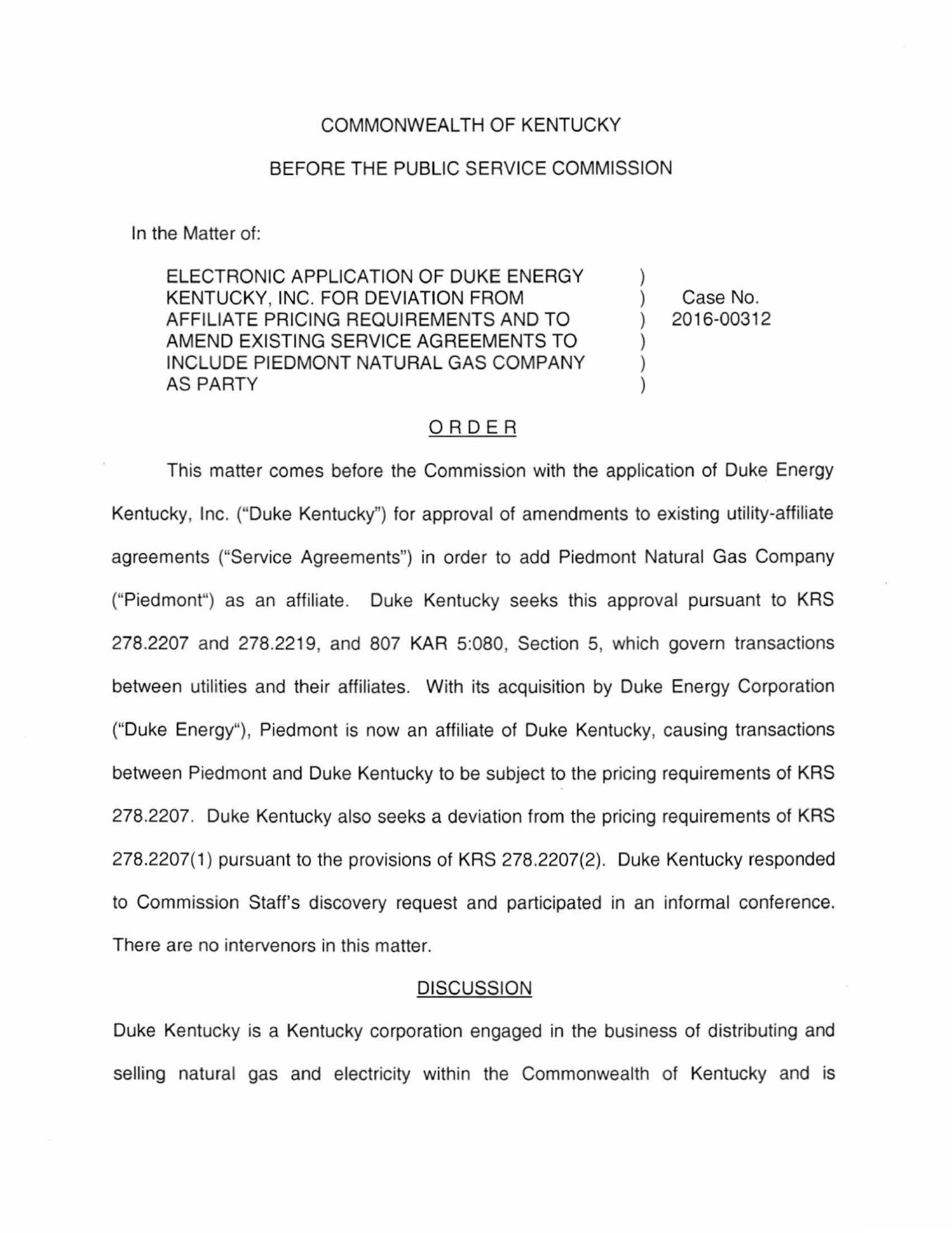regulated by the Commission as a utility under KRS 278.010(3). Duke Kentucky states that it is authorized to engage in transactions with affiliates provided the transactions are in compliance with Kentucky law and, as applicable, are pursuant to Commissionapproved Service Agreements. Duke Kentucky and many of its affiliates are already parties to Commission-approved Service Agreements that permit certain transactions to occur between the affiliates under defined pricing terms and conditions. <sup>1</sup>

Based on its recent acquisition by Duke Energy, Piedmont is now a wholly owned subsidiary of Duke Energy, making it an anticipated party to existing Service Agreements that have been approved by the Commission in past cases involving Duke Energy's merger with Cinergy Corp. and, more recently, Duke Energy's merger with Progress Energy. Duke Kentucky states in its application that it anticipates that Piedmont will be added to the following agreements:

1. The Intercompany Asset Transfer Agreement, which allows the transfer of inventory assets (excluding commodities) at the transferring company's fully allocated costs, subject to certain limitations;

2. Operating Companies Service Agreement, which allows utilities to perform services for each other;

3. Tax Sharing Agreement, which allows for joint filing of federal tax returns;

4. Utility Money Pool Agreement, which allows intercompany loans among the utility affiliates, service company, and holding company;

5. Asymmetrically Priced Operating Company/Non-Utility Agreement, which allows utilities and non-utility affiliates to perform services for each other in accordance with Federal Energy Regulatory Commission pricing rules and KRS 278.2207(1); and

<sup>&</sup>lt;sup>1</sup> Application at 2.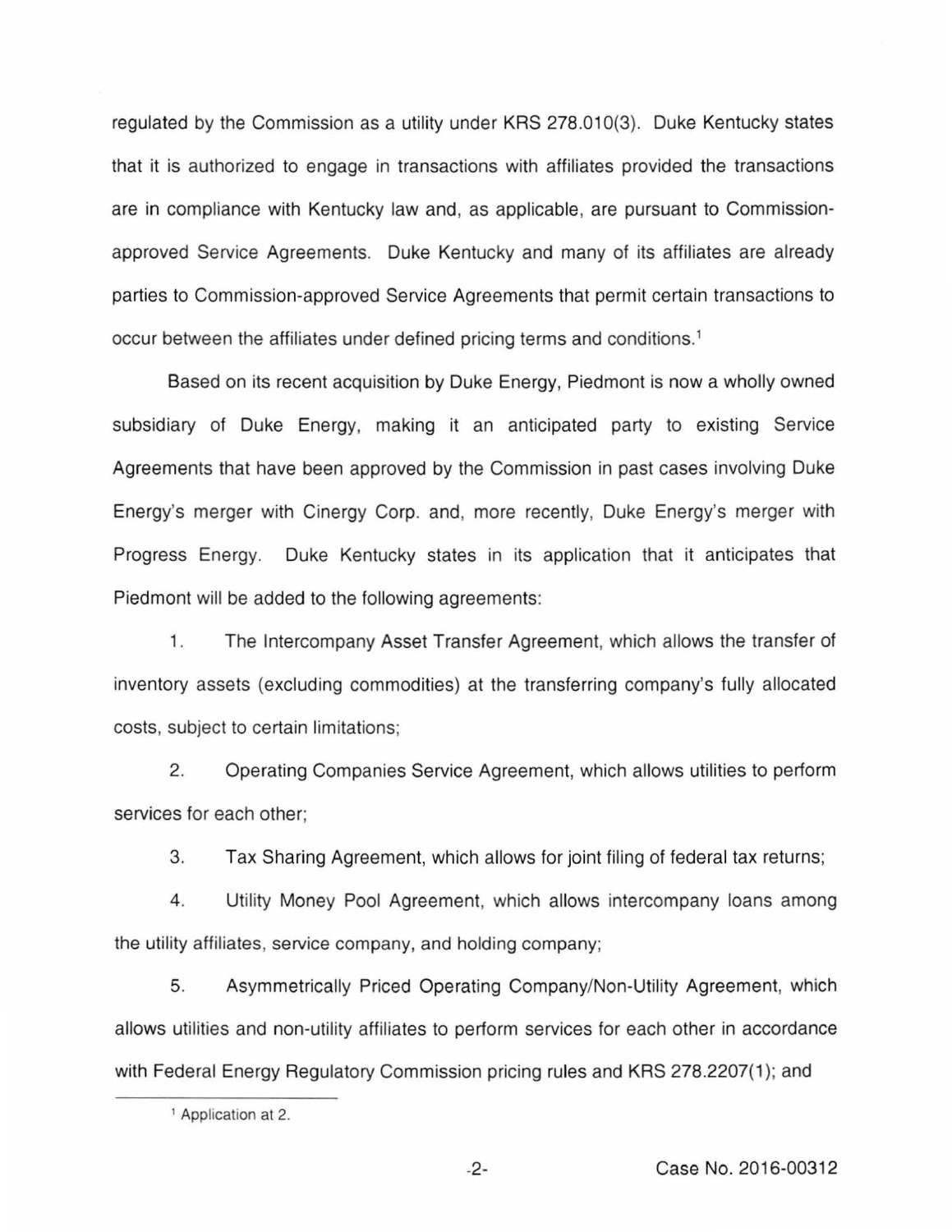6. Service Company Utility Service Agreement, which allows the service company to perform services for each of the public utilities.

Of these six agreements, Duke Kentucky states, only those that directly authorize transactions between Duke Kentucky and Piedmont at a price based upon cost require Commission approval for a deviation from the affiliate-pricing requirements of KRS 278.2207. The four such agreements are:

- a. Intercompany Asset Transfer Agreement;
- b. Operating Companies Services Agreement;
- c. Tax Sharing Agreement ; and
- d. Utility Money Pool Agreement.

Duke Kentucky states that Commission approval is not necessary to add Piedmont to the Asymmetrically Priced Operating Company-Non-Utility Agreement and Service Company-Utility Service Agreement. Duke Kentucky also states that the Asymmetrically Priced Operating Company-Non-Utility Agreement requires only that services between Duke Energy utilities and non-utility affiliates be priced asymmetrically, which is already provided for pursuant to KRS 278.2207. In addition, Duke Kentucky states that the Service Company Utility Service Agreement merely permits Duke Energy Business Services to provide services to Piedmont, as it already provides such services to other Duke Energy companies.<sup>2</sup>

Duke Kentucky states that adding Piedmont to the Duke Energy organization provides a benefit for Duke Kentucky in its gas operations, since it has been able to pool resources and share inventories only with its parent, Duke Energy Ohio, the only other gas distribution company among the Duke Energy companies. Duke Kentucky

<sup>2</sup>Application at 5, footnote 8.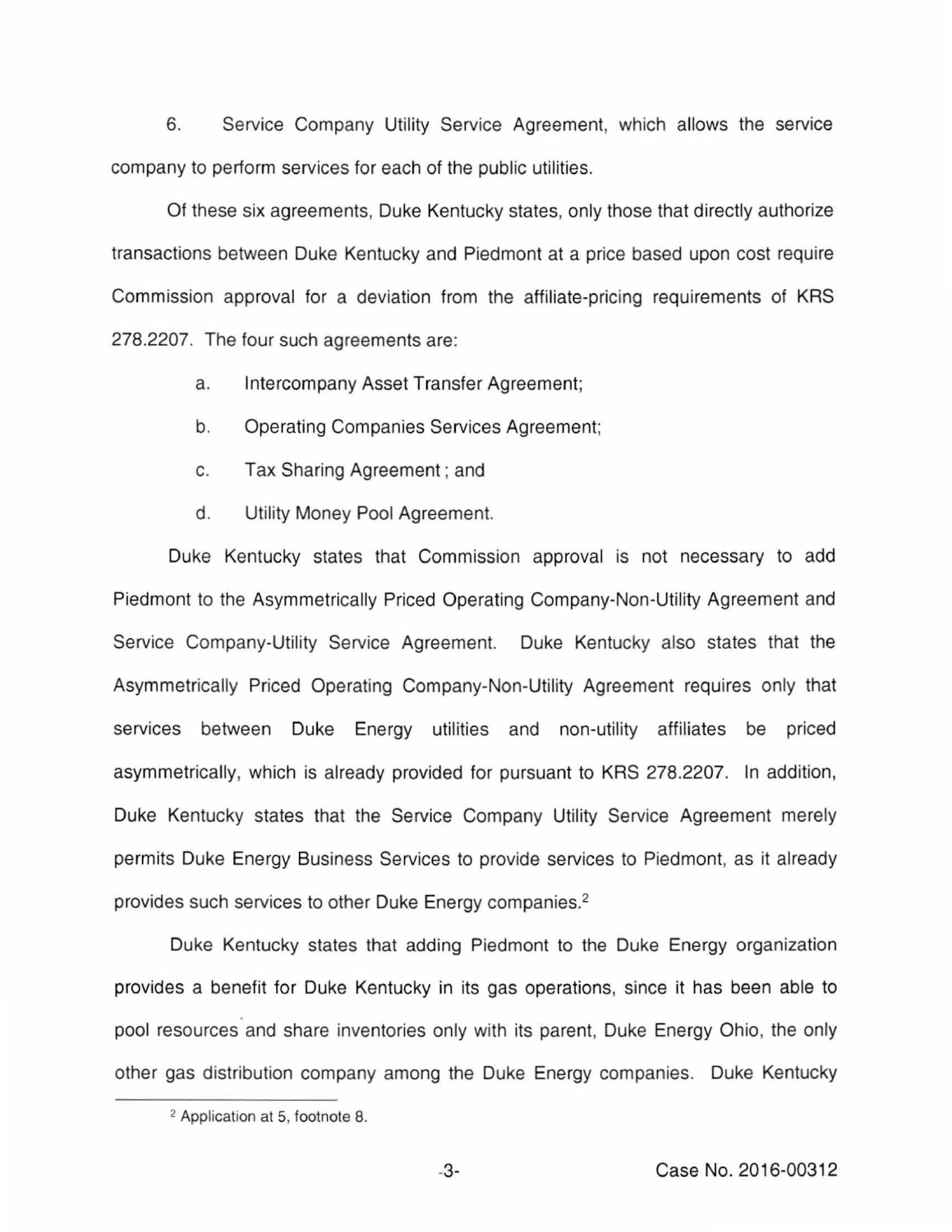states that adding Piedmont to the Intercompany Asset Transfer Agreement will permit the transfer of assets, other than commodities, with a larger number of affiliates in order to realize economies of scale and improve reliability.

Pursuant to KRS 278.2207(2), in order to transact with its affiliates at cost, as provided for in a number of the various Service Agreements, Duke Kentucky must obtain Commission approval for a deviation from the affiliate pricing requirements set forth in KRS 278.2207(1)(a) and(b).<sup>3</sup> Duke Kentucky claims that the affiliate-pricing requirements in KRS  $278.2207(1)(a)$  and (b), which require an affiliate to charge the lesser of cost or market when transferring equipment to Duke Kentucky, but pay the greater of cost or market when receiving equipment from Duke Kentucky, discourage affiliates from transacting business with it.

A benefit of being part of a large public utility holding company, Duke Kentucky contends, is the ability to leverage relationships among affiliates to achieve operational efficiencies. Adding Piedmont to the Service Agreements will allow Duke Kentucky and its affiliated utilities to realize such efficiencies by pooling resources and providing access to a wider supply of equipment and inventory assets, while not harming the customers of the respective utilities.

Duke Kentucky states that it is not asking the Commission to waive or cede any of its authority over transactions involving an asset with an original book value of one million dollars or more. It agrees to continue to abide by KRS 278.218 for transactions

<sup>&</sup>lt;sup>3</sup> Transactions permitted under the tax sharing and money pool agreements are short-term (less than two years) and do not require approval under KRS 278.300.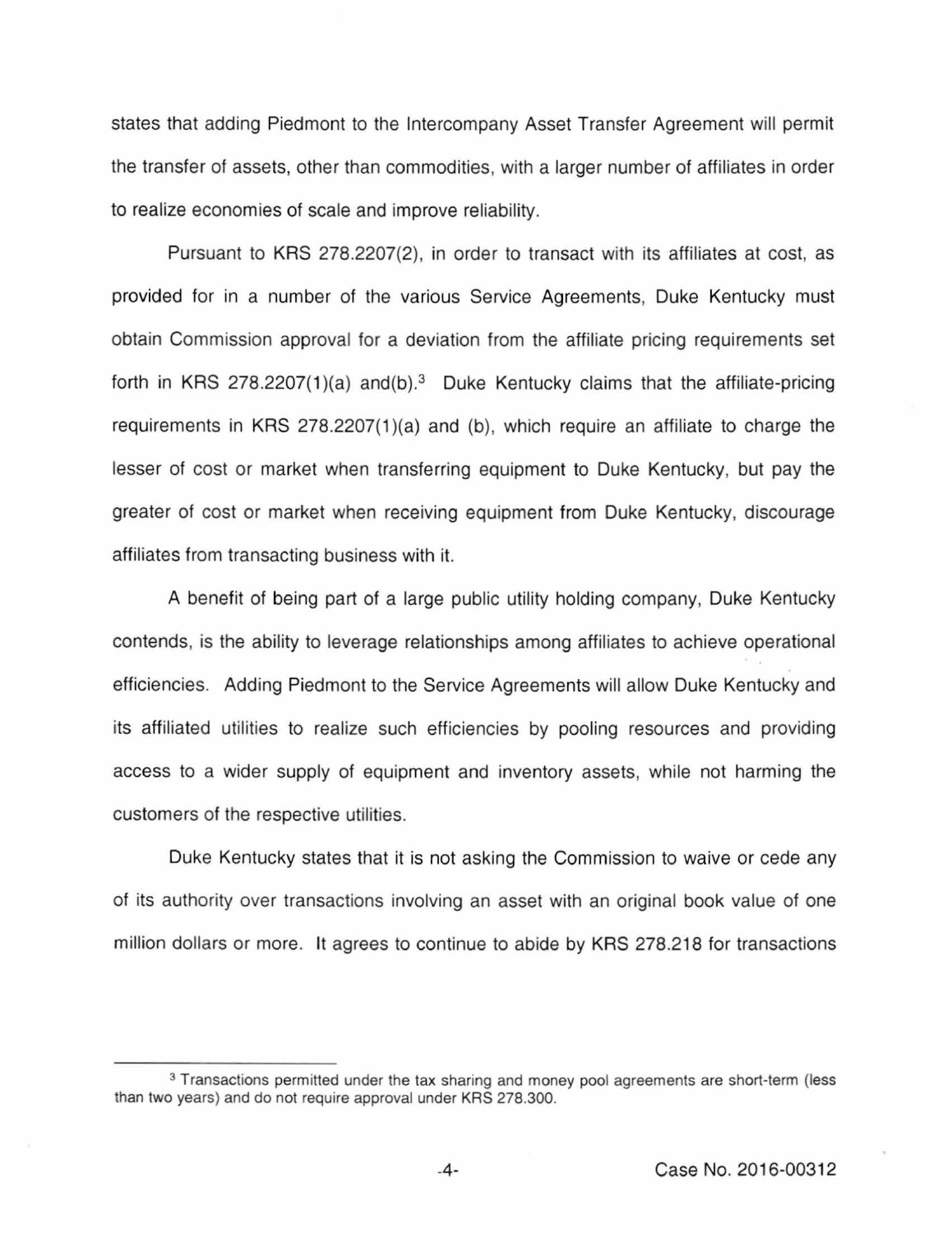involving assets with an original book value of one million or more and states that it would seek Commission approval before engaging in such a transfer. 4

Duke Kentucky states that it will continue its existing commitment to maintain a list of all transactions occurring under the Intercompany Asset Transfer Agreement in its Cost Allocation Manual for Commission inspection pursuant to KRS 278.2205{2)(e). It also states that parties to the Service Agreements will continue to maintain their own records and inventories and will document any such transactions to ensure compliance with KRS 278.2213, including, but not limited to, requirements for separate accounting and the avoidance of cross subsidies, and to ensure that utility assets are not used to finance a non-regulated activity or a utility affiliate.<sup>5</sup>

### FINDINGS AND ORDERS

The Commission, having considered Duke Kentucky's requests and being otherwise sufficiently advised, finds that good cause exists to approve the amendments to the existing Service Agreements to permit the addition of Piedmont as a party thereto. The Commission also finds that granting Duke Kentucky's requested deviation will enable it to improve the cost and reliability of providing service to its customers and is, therefore, in the public interest and should be approved as requested.

<sup>4</sup>Case No. 2008-00122, In the Matter of the Application of Duke Energy Kentucky, Inc. for Deviation from Affiliate Pricing Requirements and Approval of an Intercompany Asset Transfer Agreement (Ky. PSC July 18, 2008). Duke Kentucky agreed that it would seek Commission approval of transactions involving gas utility assets under the same terms and conditions that apply to electric utility assets under KRS 278.218.

<sup>&</sup>lt;sup>5</sup> The Service Agreements, according to Duke Kentucky, are also being filed by its utility affiliates with the state utility commissions in North Carolina, South Carolina, and Indiana. Regulatory approval of the Service Agreements is not required in Ohio or Florida.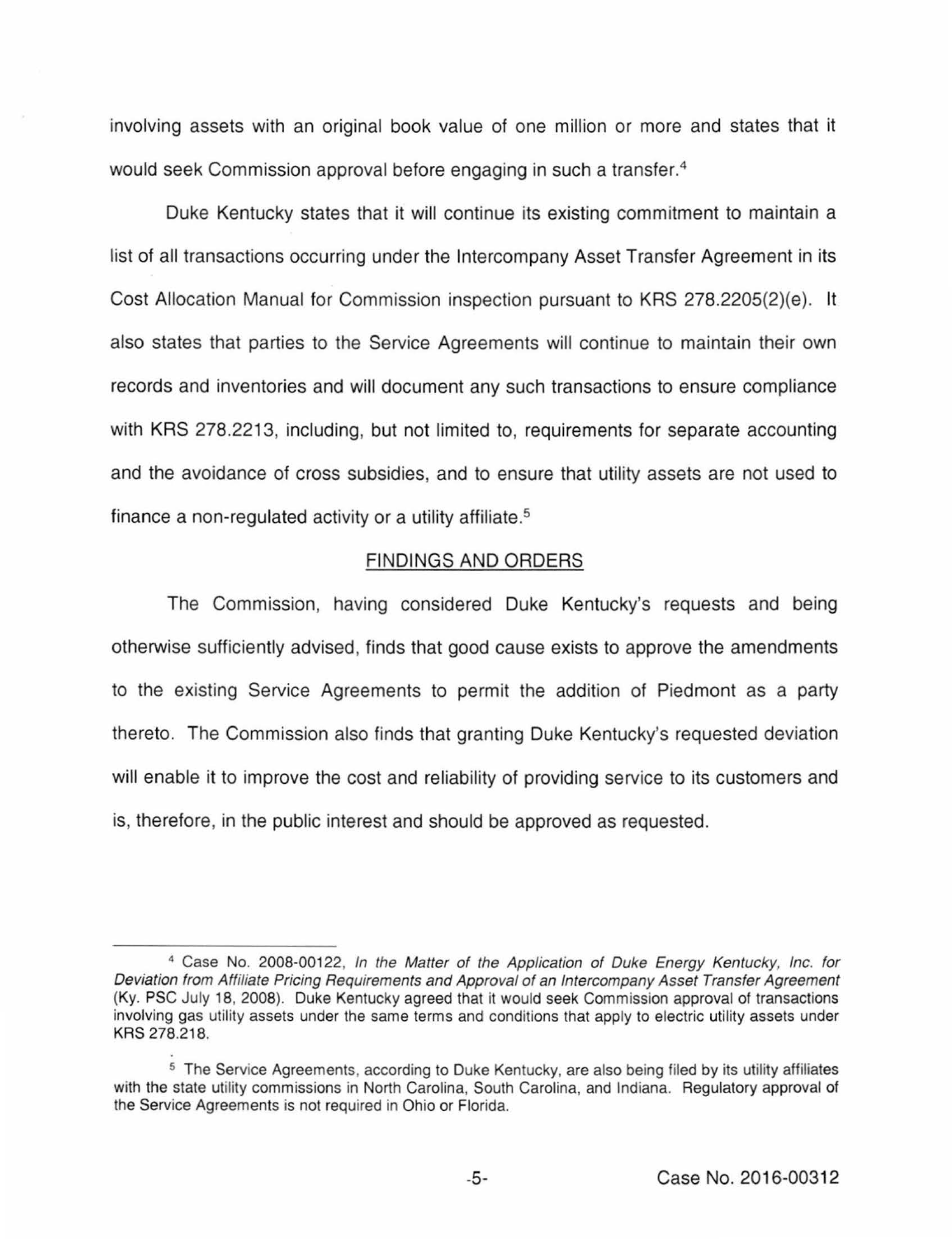IT IS THEREFORE ORDERED that:

1. The amendments to certain Service Agreements to allow the inclusion of Piedmont as a party are approved.

2. Duke Kentucky's request to deviate from the affiliate pricing standards of KRS 278.2207 to permit Duke Kentucky to engage in transactions with its affiliates under the terms of the amended Service Agreements is approved.

By the Commission



ATTEST: itherus **Executive Director** 

Case No. 2016-00312